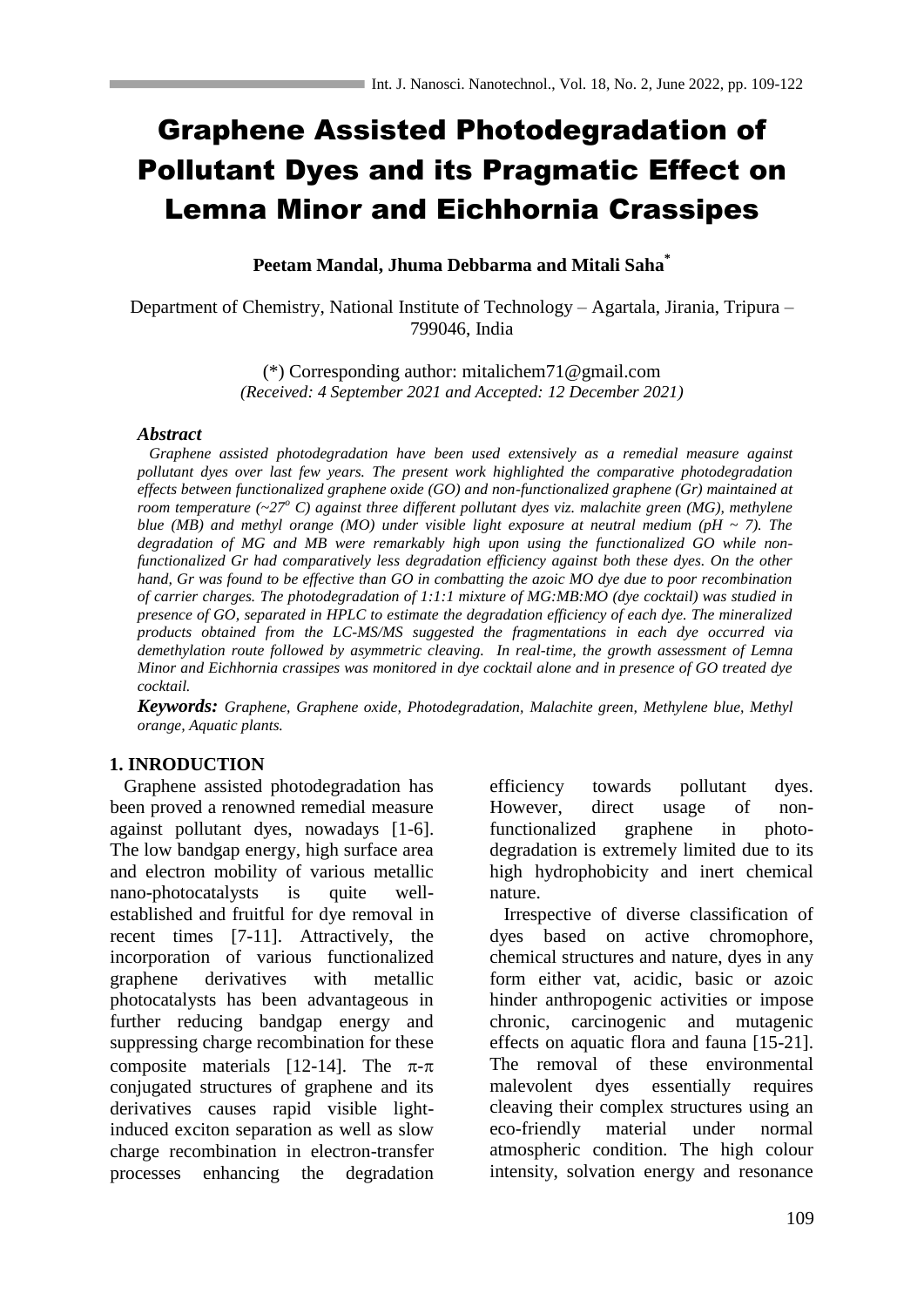stabilized structure of malachite green (MG) and methylene blue (MB) makes them highly soluble, non-biodegradable, teratogenic and neurotoxic for living organisms [22-24], whereas the complex azoic (-N=N-) structure of MO is solely responsible for apoptosis on nephron, liver cells and dermatitis in pubescent children [25, 26].

 In order to assess the degradation efficiency of hydrophilic and hydrophobic structures within the graphenic lattice, both functionalized and non-functionalized graphene were chemically synthesized from dextrose at  $\sim 135-145^{\circ}$  C under normal atmospheric condition [27]. The present work highlighted the utilization of these chemically synthesized functionalized graphene oxide (GO) and nonfunctionalized graphene (Gr) to study the photodegradation capability towards MG, MB and MO under visible light at neutral pH. Further, the real-time effect of GO treated dye water on *in-vitro* growth of Water Hyacinth (*Eichhornia crassipes*) and Common Duckweed (*Lemna Minor*) was also discussed.

## **2. EXPERIMENTAL 2.1. Materials and Methods**

 Dextrose was bought from E. Merck while all the dyes viz. MG, MB and MO were purchased from Alfa Aesar while acetonitrile and ortho-phosphoric acid were obtained from JT Baker. Graphene oxide (GO) and graphene (Gr) were synthesized in a single step by heat treatment of dextrose at  $135 - 145^{\circ}$  C [27]. The 6-membered carbon ring of dextrose produced GO in presence of trace amount of air whereas it gave Gr in presence of thiourea.

# **2.2. Instrumentation**

 High Resolution Transmission Electron Microscopy (HRTEM) images of the synthesized GO and Gr were acquired in JEM 2100F microscope with an acceleration voltage of 300 kV. The absorbance spectra was recorded using

Cary 60 | Agilent Technologies UV-Vis spectrophotometer at a scan range of 200- 800 nm. Waters Alliance® HPLC with e2695 separation module coupled with 2998 PDA detector was used for the rate kinetics and separation of three dyes designating the undermentioned operational parameters. Mobile phase: A,  $0.1\%$  H<sub>3</sub>PO<sub>4</sub> in acetonitrile, B,  $0.1\%$  $H_3PO_4$  in water, flow rate: 1 ml per min, Column: RPC18 Agilent made, λ: 620 nm for MG, 662 nm for MB, 503 nm for MO. The gradient program was as follows:  $0 - 4$ min  $@ 1$  ml per min flow rate with A – 40% and B – 60%, then  $4 - 4.5$  min A – 60% and B – 40%, 4.5 – 8 min A – 60% and  $B - 40\%$ , then  $8 - 9$  min  $A - 60\%$  and  $B - 60\%$  and finally run from 9 – 15 min with  $A - 40\%$  and  $B - 60\%$ . The HPLC separation was coupled with AB Sciex Triple Quad 5500, Agilent Technologies mass spectrometer to study the dye fragments. The spectrometer was equipped with electro-spray ionization (ESI) source and functioned at both positive and negative polarity. The ESI conditions were customized as follows: capillary voltage: 5.5 kV in positive and -4.5 kV in negative, nebulizer pressure at 70 psi while the mass range was from 50 to 600 Da.

# **2.3. Photodegradation Studies Under Visible Light Illumination**

 The photodegradation capability of both GO and Gr were studied against three pollutant dyes viz., MG, MB and MO under exposure of commercial 40-Watt Wipro visible-light induced LED lamp. 100-ppm aqueous solution of each dyes were prepared, separately followed by the addition of GO and Gr (100 mg each), to the dye solutions. A mixture of MG, MB and MO (1:1:1) was also prepared to estimate the degradation efficiency and study the photodegrading ability of GO. The retention time (r.t.) of freshly prepared standard solutions of MG, MB and MO were found to be 8.628, 3.701 and 4.567 mins, respectively and the mineralized dye products were analyzed in LC-MS/MS.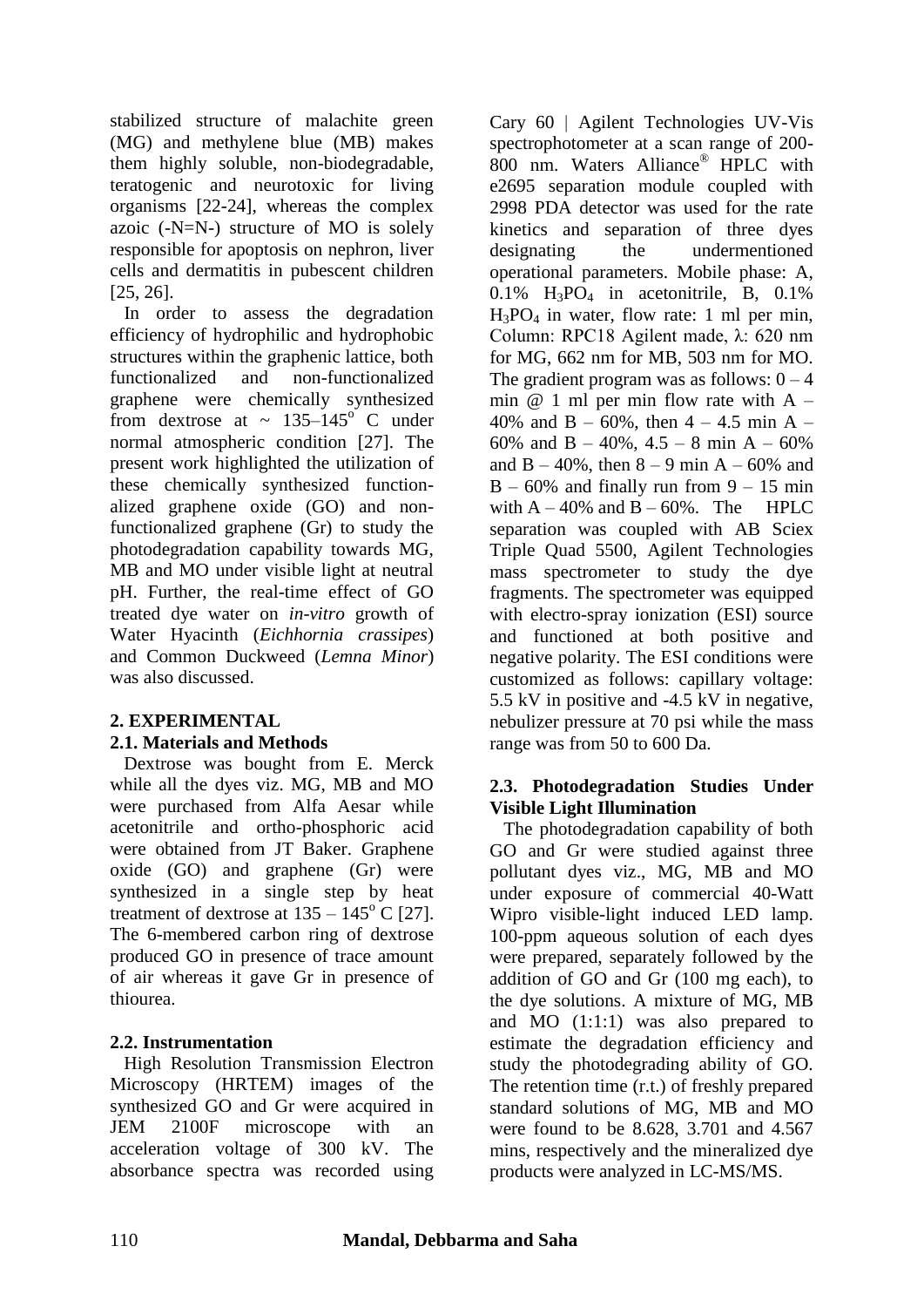# **2.4. Pragmatic Application of Dye Mixture and Dye Treated Water with GO**

 The standard dye mixture and the photodegraded water using GO were utilized to study the *in-vitro* growth of Common Duckweed (*Lemna Minor*) and Water Hyacinth (*Eichhornia crassipes*) at optimum temperature  $({\sim 27^{\circ} C})$ . Prior to *in-vitro* growth investigation, both the aquatic plants were obtained from Lake Rudrasagar, Tripura, India (23.5004° N, 91.3168° E).

# **3. RESULTS AND DISCUSSION**

## **3.1. Photodegradation Process Under Commercial Visible Light Illumination**

 Dextrose was found to produce GO in presence of trace amount of air while Gr in presence of thiourea at the same temperature. The thiourea prevented the attack of atmospheric oxygen during the formation of graphenic lattice. The HRTEM images of GO and Gr in fig. S1a and b, respectively demonstrated the formation of nanosheets. The comparative photodegradation behaviour of GO and Gr was studied against three pollutant dyes at neutral pH as shown in fig 1-3. It is prevalent that the functionalized graphene derivatives are effective against photodegrading pollutant dyes due to rapid electron mobility, higher electron mobility and larger surface area than pristine graphene [28-30]. GO was found to degrade MG drastically (~ 95.95%) after 7 h whereas Gr showed degradation efficiency of  $\sim$  84% after 7 h (fig. 1a-c). It indicated that the hydroxyl (-OH) and carbonyl (C=O) facilitated rapid electron mobility. However, upon illumination of visible light, both GO and Gr did not yield any degradation in dark condition.

 The relative peak area was plotted using HPLC chromatogram with the usage of GO and Gr against degradation of MG, correspondingly where the r.t. of MG was 8.628 mins at 620 nm confirming the rapid photodegradation over irradiation time (fig. 1d, e). Both GO and Gr formed multiple mineralized products of MG on various wavelengths of the HPLC chromatograms  $\omega$  r.t.  $\sim$  2-4 mins which proved the degradation ability of both the materials. The pseudo-1st order rate was calculated with linear fitting slop of ln  $(C_0/C)$  vs t for GO and Gr and the apparent rate constant (k) was found to 0.0116 and  $0.00434$  min<sup>-1</sup>, respectively (fig. 1f). The applicability of this pseudo-1st order kinetics model with GO and Gr was found to strongly correlate with Pearson's coefficient value (R) of 0.89017 and 0.90254, respectively [31].

 Under visible light illumination, MB degraded in presence of 100 mg of GO and Gr, separately at neutral pH with degradation efficiency of  $\sim$  90.1 and 83.6% for GO and Gr, respectively (fig. 2a, b). The relative degradation calculations further justified that both GO and Gr performed efficiently under the influence of photons and therefore did not promote degradation of MB under dark condition (fig. 2c). The r.t. of MB  $\omega$  662 nm was found to be 3.701 mins upon decolorizing with GO and Gr (fig. 2d, e). The chromatogram of MB degraded with GO, was in good accordance with its corresponding UV-absorbance spectra (inset, fig. 2d). Langmuir-Hinshelwood model was applied to extrapolate the pseudo-1st order rate kinetics (k) equation using the rate equation (fig. 2f):  $\ln (C_0/C)$ vs t where Co is the initial concentration of MB and C is the final concentration of MB, k is the apparent rate constant and t is the irradiation time [32]. The k for MB was found to  $0.00372$  and  $0.0052$  min<sup>-1</sup> respectively in case of GO and Gr. The correlation co-efficient R were 0.98488 and 0.97646, correspondingly further supported the pseudo- $1<sup>st</sup>$  order rate kinetics of MB.

 As evident from the literature, functionalized graphene derivatives are more prominent to degrade most of the pollutant dyes like MG and MB as compared to non-functionalized graphene derivatives [33-36]. But in contrast to the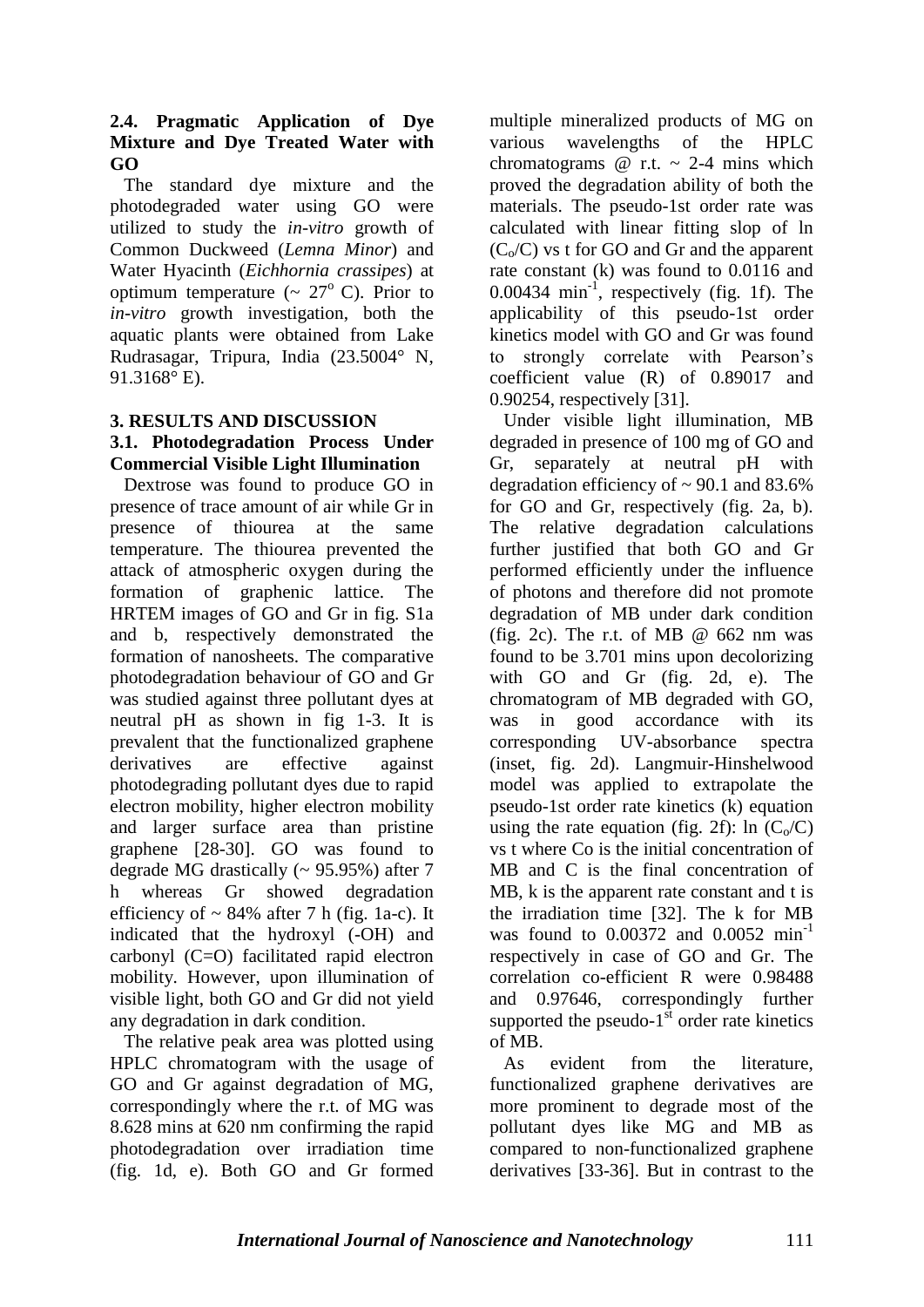literature azo dyes tend to produce several adducts which hinder its degradation [37- 39]. The same phenomenon was observed in case of GO and Gr also. Surprisingly, non-functionalized Gr was found to be more capable to degrade the azoic MO dye

(74.5 %) while GO was found to degrade only ~ 43.4% at neutral pH under the influence of visible light (fig. 3a-c). It is attributed to the fact that fast recombination rate  $(h^+ + e^-)$  always leads to poor degradation efficiency [40, 41].



*Figure 1. Photodegradation of MG under visible light illumination at pH ~ 7. Absorbance spectra of MG degraded with (a) GO and (b) Gr. (c) Degradation percentage of MG under variable condition. HPLC of MG degradation by (d) GO and (e) Gr. (f) Pseudo 1st order kinetics of MG using GO and Gr.*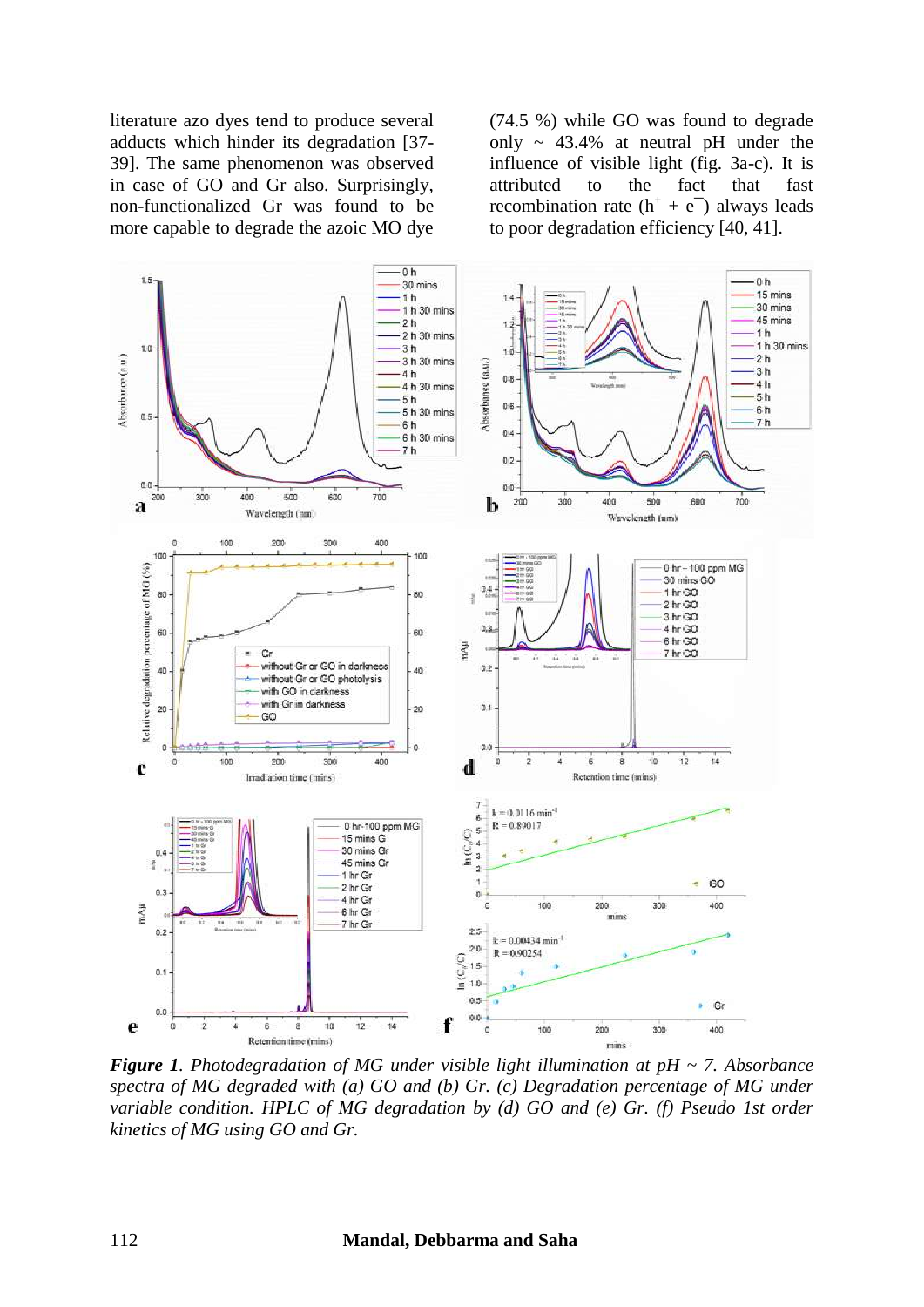

*Figure 2. Photodegradation of MB under visible light illumination at pH ~ 7. Absorbance spectra of MB degraded with (a) GO and (b) Gr. (c) Degradation percentage of MB under variable condition. HPLC of MB degradation by (d) GO and (e) Gr. (f) Pseudo 1st order kinetics of MB using GO and Gr.*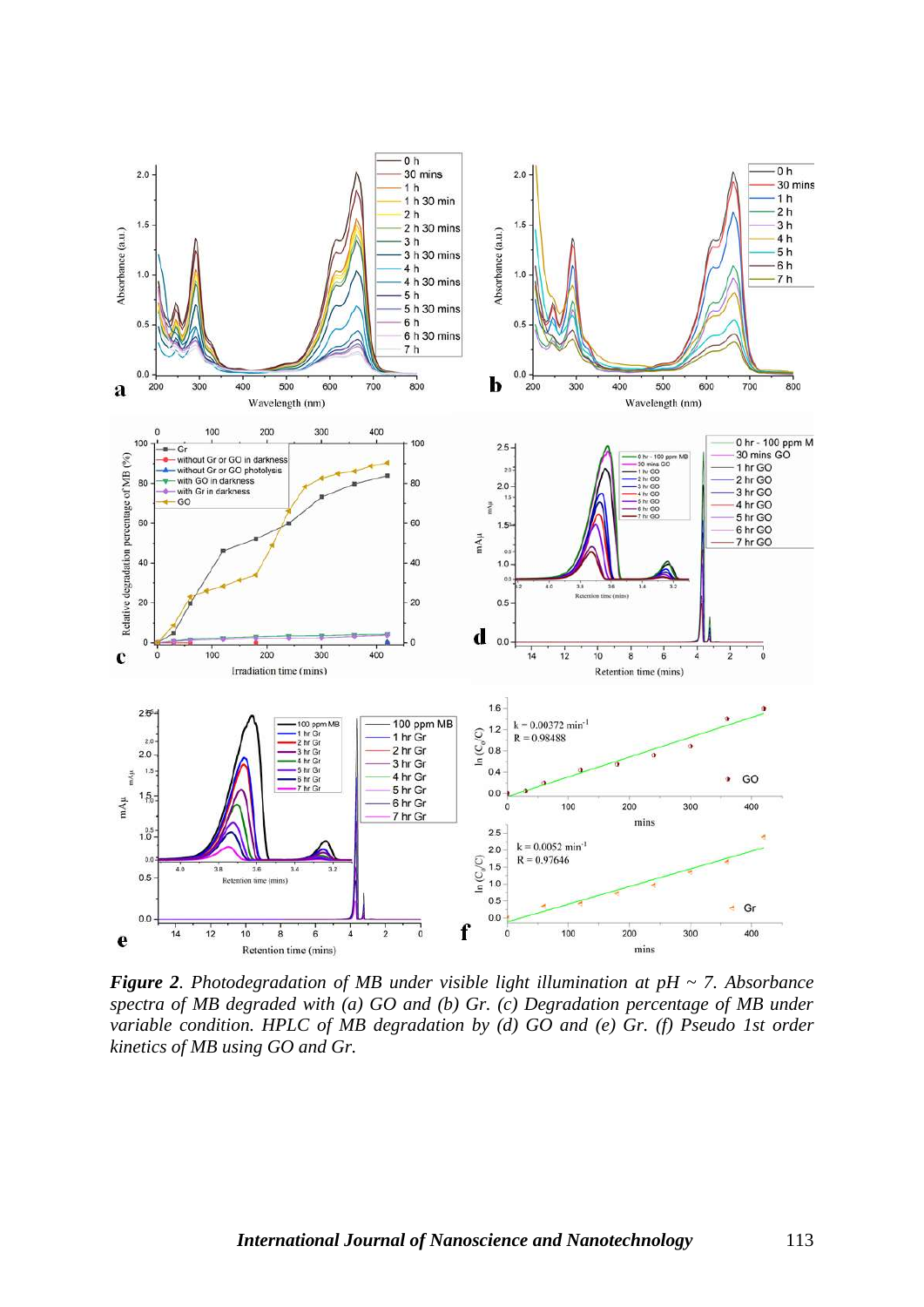

*Figure 3. Photodegradation of MO under visible light illumination at pH ~ 7. Absorbance spectra of MO degraded with (a) GO and (b) Gr. (c) Degradation percentage of MO under variable condition. HPLC of MO degradation by (d) GO and (e) G. (f) Pseudo 1st order kinetics of MO using GO and Gr.*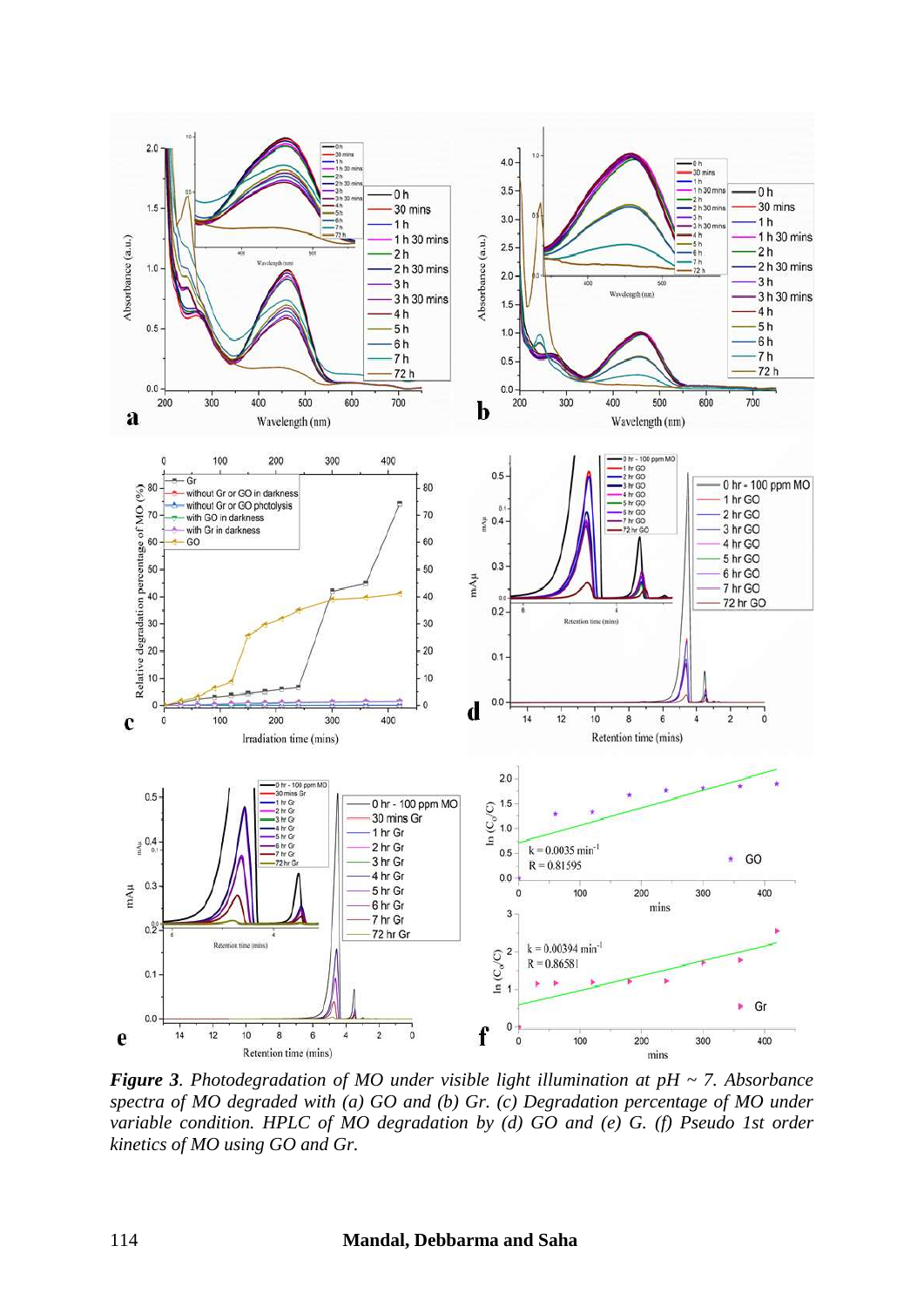This might be due to the high recombination effect of functional groups present in GO with the azo-bonds (-N=N-), anions, dual phenyl rings and multiple bonds within MO, leading to poor degradation efficiency. On the other hand, the  $\pi$ - $\pi$  conjugation within the Gr increased the electronic charge which<br>prohibited the recombination. The the recombination. The corresponding HPLC chromatograms @

503 nm with r.t. of 4.567 mins strengthened the UV absorbance spectra of MO degraded with GO and Gr (fig. 3d, e). The pseudo-1st order rate constant k was  $0.0035$  and  $0.00394$  min<sup>-1</sup> respectively, for MO degraded with GO and Gr (fig. 3f). The correlation co-efficient R were 0.81595 and 0.86581 for GO and Gr, correspondingly further supported the pseudo-1st order rate kinetics of MO.



*Figure 4. HPLC of dye mixtures degraded with GO under visible light illumination at pH ~ 7.*

 In order to increase the degradation efficiency of GO towards this azoic dye, the photodegradation of 1:1:1 mixture of MG:MB:MO was studied and was separated in HPLC to estimate the degradation efficiency of each dye (fig. 4). The degradation efficiency of GO towards MO increased from  $43.4\%$  to  $\sim$  70% after 7 h of stirring under visible light exposure. The photodegradation of MG and MB also

increased up to  $\sim$  97.97% and  $\sim$  98.1% within 1 h in presence of GO.

 The comparative tabular representation in table 1 demonstrated the characteristic photodegradation process of MG, MB and MO removal with other reported processes. This concluded that the chemically synthesized GO with a dosage amount of 100 mg was promising in the removal of high concentrated (100 ppm) amount of these three pollutant dyes at pH 7.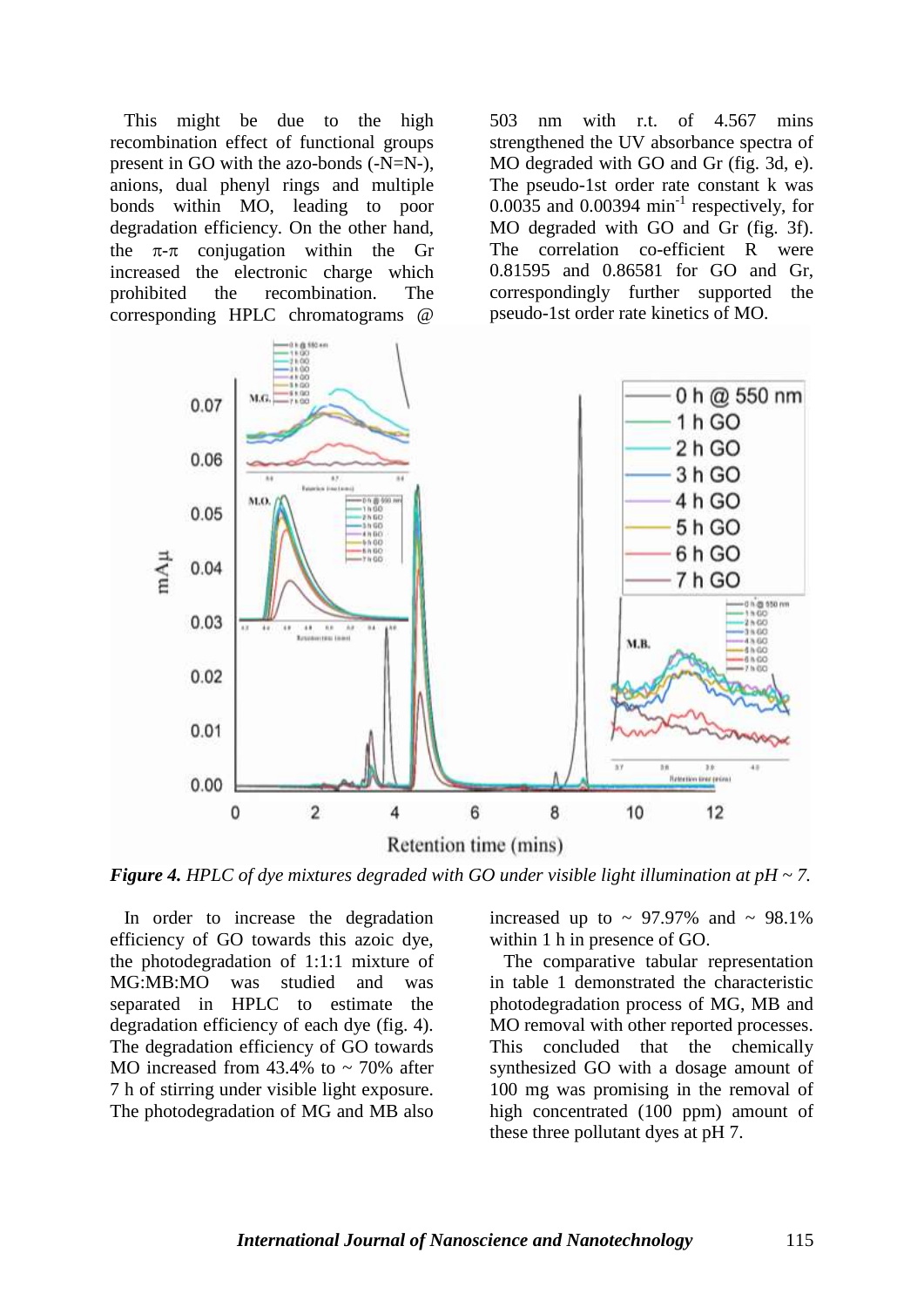| $M$ $D$ and $M$ $D$ are. |                               |                |                |                          |                |                               |               |
|--------------------------|-------------------------------|----------------|----------------|--------------------------|----------------|-------------------------------|---------------|
| Process                  | Material                      | Dye            | pH             | of<br>Amount<br>material | Time<br>(mins) | Degradation<br>Efficiency (%) | Ref.          |
| Biosorption              | Modified<br>fruit<br>pericarp | <b>MO</b>      | $\overline{4}$ | $0.6 \text{ g/L}$        | 1440           | $<$ 90                        | $[21]$        |
| Adsorption               | GO                            | MG             | -              | $42.4 \mu g/mL$          |                | 25.65                         | $[42]$        |
| Photodegradation         | Cellulose<br>Acetate-<br>GO   | MB             | $\overline{2}$ | $10 \text{ mg}$          | 250            | 90                            | $[43]$        |
| Adsorption               | GO                            | M <sub>O</sub> | $\overline{2}$ | $1000$ mg                | 150            | 88                            | $[44]$        |
| Adsorption               | Pt-Co/GO                      | <b>MB</b>      | 10             | $32 \text{ mg/L}$        | 90             | 91                            | $[45]$        |
| Photodegradation         | $AgBr/g-$<br>$C_3N_4$         | <b>MO</b>      | 5.5            | 430 mg                   | 60             |                               | $[37]$        |
| Photodegradation         | GO                            | <b>MG</b>      | $\overline{7}$ | $100$ mg                 | 60             | 97.97                         | This<br>study |
| Photodegradation         | GO                            | <b>MB</b>      | $\overline{7}$ | 100 mg                   | 60             | $-98$                         | This<br>study |
| Photodegradation         | GO                            | <b>MO</b>      | $\overline{7}$ | 100 mg                   | 420            | ~1                            | This<br>study |

*Table 1. Comparison of present study with previous materials reported for removal of MG, MB and MO dye.*

# **3.2. Studies of Dye Fragments After Photodegradation with GO**

 The mineralized products obtained from various dyes i.e., MG, MB and MO were analyzed by LC-MS/MS and the degradation pathway was proposed based on the mass spectral data (fig. 5, 6). GO fragmented MG into 4-((4-aminophenyl) (phenyl)methyl)-N-methylaniline (Y, m/z  $= 289$ ) via demethylation within 30 mins of stirring under visible light illumination at neutral pH [46]. Whereas 7 h of stirring led to hydrolysis followed by asymmetric cleavage of MG into final product formation, 4-(dimethylamino) phenol (Z,  $m/z = 138$ ) (fig. 5a, b) [46, 47]. In contrast to literature, where MG had been degraded with the formation of several adduct products [48, 49], the chemically synthesized GO had immense potential to mineralize the highly resonance stabilized triphenyl structure of MG into lower molecular weight product.

 Contradicting to the photodegradation of MG having major product, GO produced multiple fragments in case of MB after 5 h of stirring under visible light at pH 7. The intermediates

were thionin (M,  $m/z = 226$ ); 2-amino-5-

(methylamino) benzene sulfonic acid (N,  $m/z = 208$ ) and (S)-3-aminocyclohexa-2, 4-diene-1-sulfonic acid  $(O, m/z = 175)$ (fig. 5c, inset) [50-52].

 The fragment M resulted from demethylation of MB, whereas the hydroxyl (OH˙) radical generated from GO further fragmented the complex anthracene like structure of MB into N and O via demethylation and asymmetric cleaving. However, the completion of photodegradation of MB after 7 h, resulted into formation of single product i.e.,  $N<sup>1</sup>$ , N 1 -dimethylbenzene-1,4-diamine (M, m/z  $= 226$ ) (fig. 5d).

 In contrast to the mineralization of both the basic dyes MG and MB, 7 h of stirring with GO under visible light exposure produced several multiple adducts of the azoic MO dye having  $m/z > 327$  (fig. 6a). After 7 h of stirring in presence of GO, the major fragments were benzene  $(A, m/z =$ 78); 4-hydrazineyl-N,N-dimethylaniline (B,  $m/z = 152$ ); 2-(dimethylamino)-5hydrazineylphenol (C,  $m/z = 167$ ); (S)-4aminocyclohexa-2,4-diene-1-sulfonic acid (D,  $m/z = 175$ ); sodium 4hydrazineylbenzenesulfonate  $(E, m/z)$ 207); 4-(((E)-2-methylbut-2-en-1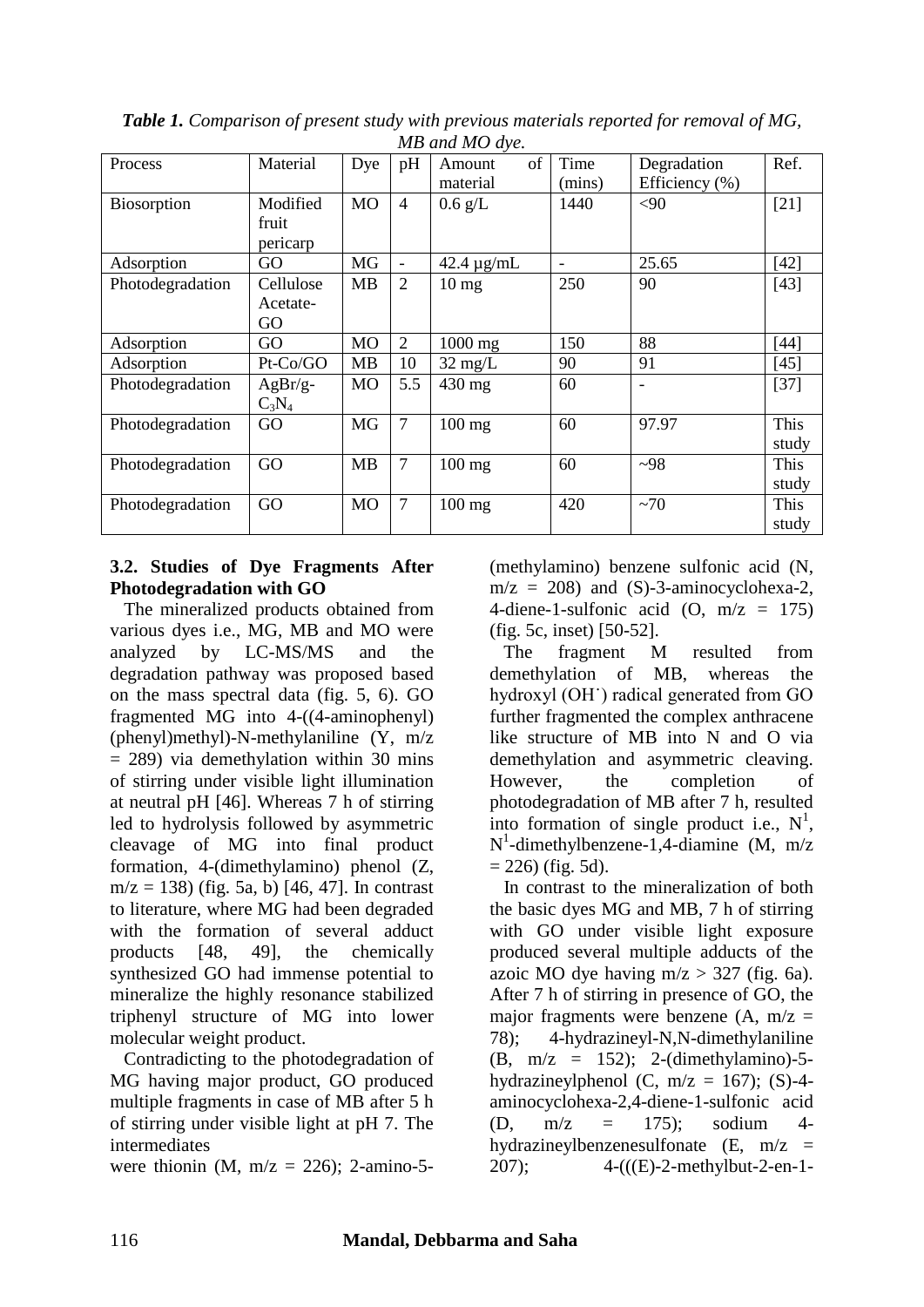yl)diazenyl)benzenesulfonic acid (F,  $m/z =$ 253) and sodium 4-((4-aminophenyl) diazenyl) benzenesulfonate  $(G, m/z = 297)$ (fig. 6b) [53-56]. The formation of the bulky fragment G via demethylation indicated conversion of  $3^\circ$  amine into  $1^\circ$ amine at neutral pH whereas other fragments generated from asymmetric

cleavage of MO. Irrespective of different chemical structures of MG, MB and MO yet the fragmentation occurred with initial demethylation route and further the presence of OH˙ radical heterolytically cleaved all the dyes into smaller intermediates after 7 h.



*Figure 5. Mass spectra of MG after (a) 7 h and 30 min (inset) of stirring with GO and (b) logical degraded fragments of MG at different time intervals. Mass spectra of MB after (c) 7 h and 5 h (inset) of stirring with GO and (d) logical degraded fragments of MB at different time intervals.*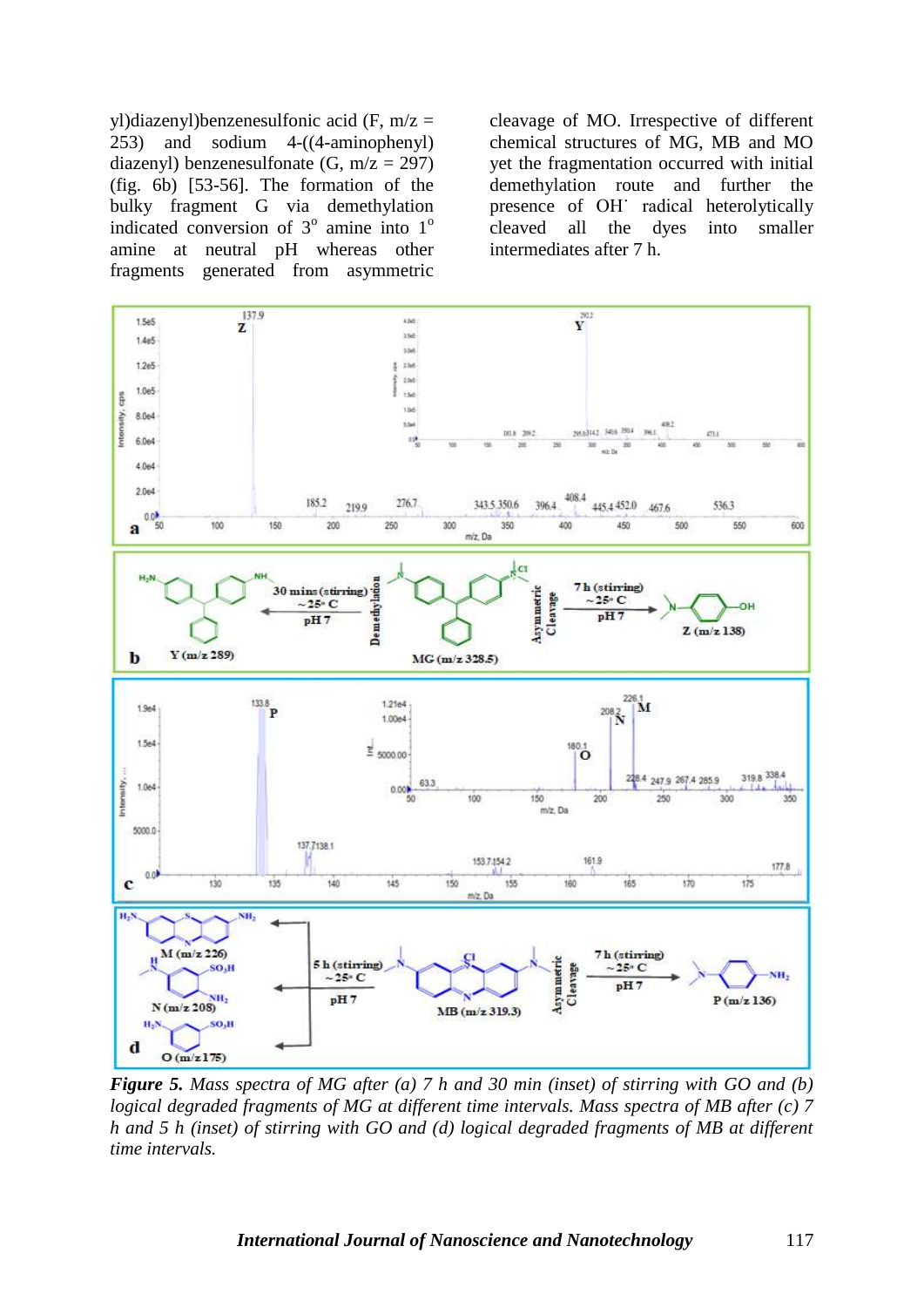

*Figure 6. Mass spectra of MO after (a) 7 h stirring with GO and (b) logical degraded fragments of MO.*

## **3.3. Pragmatic Application on Perennial Aquatic Plants**

 The presence of Lemna Minor in stagnant freshwater has extensive phytoremediation characteristics against heavy metals [57, 58]. It was observed that 1:1:1 mixture of MG: MB: MO totally stopped the growth of Lemna Minor, as the aquatic weed did not show any significant growth up to 20th day. However, the dye mixture treated with GO showed rapid invitro growth proliferation within 15 days (fig. S2a, b). In a similar trend, the growth of Eichhornia crassipes was monitored in dye mixture alone and GO treated dye mixture. Even though it is known to resist highly acidic and alkaline condition [59, 60], yet the plant started to bloat from day-2 in dye mixture clearly indicating visual signs of decomposition. The active decaying started from 3rd day and after a week complete decay occurred (Fig. S3a). Fascinatingly, GO treated dye

mixture proved to be an elixir for the invitro sustainable growth of this ornamental Eichhornia crassipes at room temperature ~  $27^{\circ}$  C with ad libitum access to sunshine (fig. S3b). On the 10th day, the embryonic stem (hypocotyl) thickened and new roots started to shoot while on day-15, the hypocotyl extended with the emergence of new leaf from cotyledon. The aquatic weed was transferred to bigger container after carefully pruning the roots and radicles within 30 days. After that, flowering as well as sprouting of new embryonic roots were observed which confirmed that the dye treated water could be safely applied for sustainable harvesting Eichhornia crassipes even up to 2 months.

## **4. CONCLUSION**

 It has been observed that both the functionalized GO and non-functionalized Gr has immense potential to degrade pollutant dyes viz. MG, MB and MO under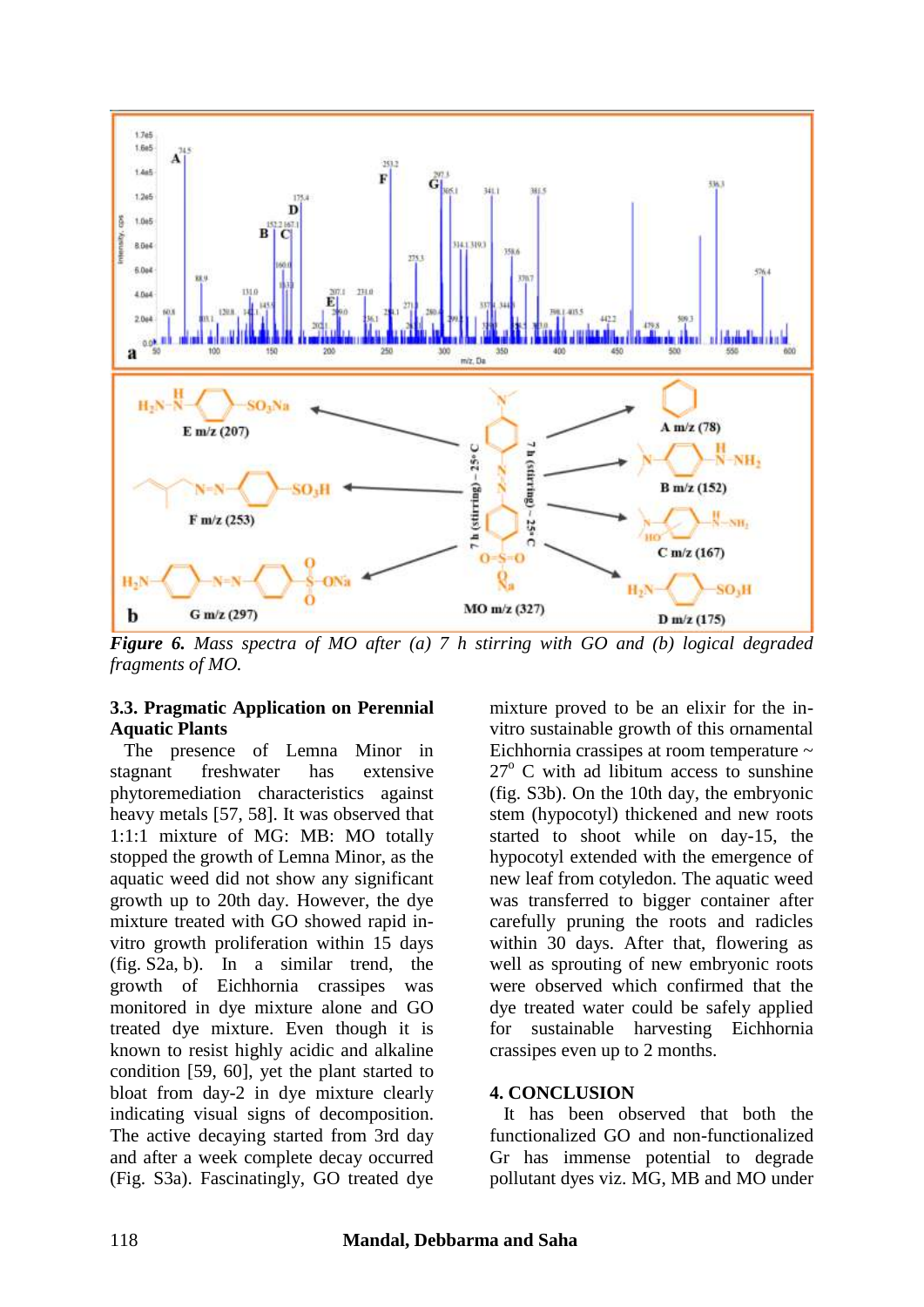visible light irradiation at neutral pH. GO degraded MG and MB with a degradation efficiency of  $\sim$  95.95 and 90.1%, respectively. It indicated that the hydroxyl (-OH) and carbonyl (C=O) groups of GO facilitated rapid electron mobility. The non-functionalized Gr showed comparatively lesser degradation efficiency of degraded  $\sim 84$  and 83.6%, respectively against MG and MB. On the other hand, Gr was found to be more effective to degrade the azoic MO dye  $($ 74.5%) as compared to GO  $(-43.4\%)$ . It might be due to the high recombination effect of functional groups present in GO with the azo-bonds (-N=N-), anions, dual phenyl rings and multiple bonds within MO, leading to poor degradation efficiency. While the absence of functional groups in Gr resulted in low recombination effect thereby showing comparatively high degradation efficiency. However, the photodegradation of 1:1:1 mixture of MG:MB:MO (dye cocktail) was studied in

presence of GO, separated in HPLC to estimate the degradation efficiency of each dye. In the real-time application the growth of *Lemna Minor* which failed up to 15<sup>th</sup> day in presence of dye mixture, found to proliferate rapidly in presence of GO treated dye mixture on the  $20<sup>th</sup>$  day. Similar results were also observed in case of *Eichhornia crassipes*.

#### **ACKNOWLEDGEMENT**

 The authors like to thank Department of Veterinary Pharmacology & Toxicology, West Bengal University of Animal & Fishery Sciences, Kolkata for the photodegradation studies involving UV-Vis Spectrophotometer and HPLC. The authors are highly obligated to Kris Biotech Research Pvt. Ltd., Kalyani for LC-MS/MS analysis of the dye fragments.

## **CONFLICT OF INTEREST**

 The authors declare no conflict of interest associated with this work.

#### **REFERENCES**

- 1. Mandal, P., Debbarma, J., Saha, M., "Critical Review on the Photodegradation Ability of Graphene and its derivatives against Malachite Green, Methylene Blue, and Methyl Orange", *Lett. Appl. NanoBioScience*, 12 (2023) 6.
- 2. Mandal, P., Nath, K. K., Saha, M., "Efficient Blue Luminescent Graphene Quantum Dots and their Photocatalytic Ability Under Visible Light", *Biointerface Res. Appl. Chem.,* 11 (2021) 8171-8178.
- 3. Ramesh, A. M., Gangadhar, A., Chikkamadaiah, M., Krishnegowda, J., Shivanna, S., "Synthesis of graphene nanosheets by emitted black carbon and its sustainable applications", *J. Environ. Chem. Eng. ,* 8 (2020) 104071.
- 4. Karimi, H., Rajabi, H. R., Kavoshi, L., "Application of decorated magnetic nanophotocatalysts for efficient photodegradation of organic dye: A comparison study on photocatalytic activity of magnetic zinc sulfide and graphene quantum dots", *J. Photochem. Photobiol. A: Chem.*, 397 (2020) 112534.
- 5. Mandal, P., Debbarma, J., Saha, M., "A Review on the Emergence of Graphene in Photovoltaics Industry", *Biointerface Res. Appl. Chem.,* 11. (2021) 15009.
- 6. Mandal, P., Saha, M., "Synthesis of Graphene Nanosheets and Photocatalytic Application in Dye Degradation", *J. Sci. Ind. Res.,* 78 (2019) 863-867.
- 7. Raju, S., Ashok, D., Boddu, A. R., "Leucaena Leucocephala Mediated Green Synthesis of Silver Nanoparticles and Their Antibacterial, Dye Degradation and Antioxidant Properties", *Int. J. Nanosci. Nanotechnol.,* 18 (2022) 65-78.
- 8. Mirsadeghi, S., Zandavar, H., Rahimi, M., Tooski, H. F., Rajabi, H. R., Rahimi-Nasrabadi, M., Sohouli, E., Larijani, B., Pourmortazavi, S. M., "Photocatalytic reduction of imatinib mesylate and imipenem on electrochemical synthesized Al2W3O12 nanoparticle: optimization, investigation of electrocatalytic and antimicrobial activity", *Colloids Surf. A Physicochem. Eng. Asp.*, 586 (2020) 124254.
- 9. Rajabi, H.R., Karimi, F., Kazemdehdashti, H., Kavoshi, L., "Fast sonochemically-assisted synthesis of pure and doped zinc sulfide quantum dots and their applicability in organic dye removal from aqueous media", *J. Photochem. Photobiol. B: Biol.*, 181 (2018) 98-105.
- 10. Heydari, S., Shirmohammadi Aliakbarkhani, Z., Hosseinpour Zaryabi, M., "Photocatalytic Degradation of SafraninDye from Aqueous Solution Using Nickel Nanoparticles Synthesized by PlantLeaves ", *Int. J. Nanosci. Nanotechnol.*, 16 (2020) 153-165.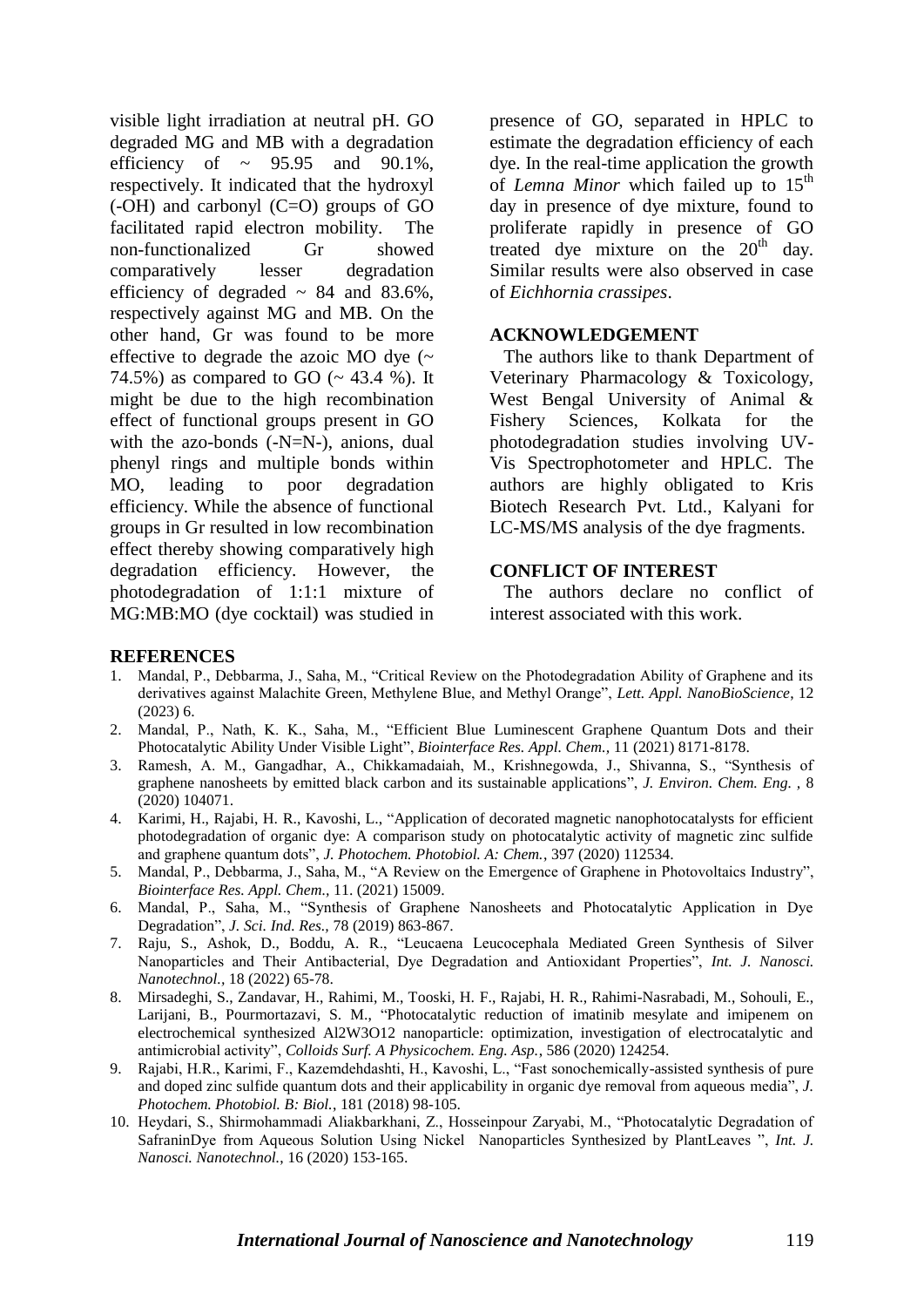- 11. Karimi, F., Rajabi, H. R., Kavoshi, L., "Rapid sonochemical water-based synthesis of functionalized zinc sulfide quantum dots: study of capping agent effect on photocatalytic activity", *Ultrason. Sonochem.,* 57 (2019) 139-146.
- 12. Sengupta, S., Pari, A., Biswas, L., Shit, P., Bhattacharyya, K., Chattopadhyay, A. P., "Adsorption of Arsenic on Graphene Oxide, Reduced Graphene Oxide, and their Fe3O4 Doped Nanocomposites", *Biointerface Res. Appl. Chem.*, 12 (2022) 6196 - 6210.
- 13. Monsef Khoshhesab, Z., Ayazi, Z., Dargahi, M., "Synthesis of Magnetic Graphene OxideNanocomposite for Adsorption Removal ofReactive Red 1950 Modelling and : Optimizing via Central Composite Design", *Int. J. Nanosci. Nanotechnol.*, 16 (2020) 35-48.
- 14. Badry, R., Hegazy, M. A., Yahia, I. S., Elhaes, H., Zahran, H. Y., Ibrahim, M. A., "Effect of Zinc Oxide on the Optical Properties of Polyvinyl Alcohol/Graphene Oxide Nanocomposite", *Biointerface Res. Appl. Chem.*, 13 (2023) 39.
- 15. Uddin, M. J., Ampiaw, R. E., Lee, W., "Adsorptive removal of dyes from wastewater using a metal-organic framework: A review", *Chemosphere*, 284 (2021) 131314.
- 16. Baena-Baldiris, D., Montes-Robledo, A., Baldiris-Avila, R., "Franconibacter sp., 1MS: A New Strain in Decolorization and Degradation of Azo Dyes Ponceau S Red and Methyl Orange", *ACS Omega,* 5 (2020) 28146-28157.
- 17. Sharma, J., Sharma, S., Soni, V., "Classification and impact of synthetic textile dyes on Aquatic Flora: A review", *Reg. Stud. Mar. Sci.*, 45 (2021) 101802.
- 18. Dubreil, E., Mompelat, S., Kromer, V., Guitton, Y., Danion, M., Morin, T., Hurtaud-Pessel, D., Verdon, E., "Dye residues in aquaculture products: targeted and metabolomics mass spectrometric approaches to track their abuse", *Food Chem.,* 294 (2019) 355-367.
- 19. Alwera, S., Talismanov, V. S., Alwera, V., Domyati, D., "Synthesis and Characterization of Sn-Doped CeO2-Fe2O<sup>3</sup> Nanocomposite and Application in Photocatalytic Degradation of Sudan I", *Biointerface Res. Appl. Chem.*, 13 (2023) 179.
- 20. Sahoo, J. K., Hota, A., Khuntia, A. K., Sahu, S., Sahoo, S. K., Sabar, A. K., Pani, S. K., Rath, J., "Removal of Dyes Using Various Organic Peel-based Materials: A Systematic Review", *Lett. Appl. NanoBioScience,* 11 (2022) 3714-3727.
- 21. Ma, J., Hou, L., Li, P., Zhang, S., Zheng, X., "Modified fruit pericarp as an effective biosorbent for removing azo dye from aqueous solution: study of adsorption properties and mechanisms", *Environ. Eng. Res*., 27 (2022) 200634.
- 22. Mishra, S.P., Patra, A.R., Das, S., "Methylene blue and malachite green removal from aqueous solution using waste activated carbon", *Biointerface Res. Appl. Chem.*, 11 (2020) 7410-7421.
- 23. Vutskits, L., Briner, A., Klauser, P., Gascon, E., Dayer, A. G., Kiss, J. Z., Muller, D., Licker, M. J., Morel, D. R., "Adverse effects of methylene blue on the central nervous system", *J. Am. Soc. Anesthesiologists,* 108 (2008) 684-692.
- 24. Stammati, A., Nebbia, C., De Angelis, I., Albo, A. G., Carletti, M., Rebecchi, C., Zampaglioni, F., Dacasto, M., "Effects of malachite green (MG) and its major metabolite, leucomalachite green (LMG), in two human cell lines", *Toxicol. in vitro,* 19 (2005) 853-858.
- 25. El-Naggar, N. E.-A., Hamouda, R. A., Saddiq, A. A., Alkinani, M. H., "Simultaneous bioremediation of cationic copper ions and anionic methyl orange azo dye by brown marine alga Fucus vesiculosus", *Sci. Rep.,* 11 (2021) 1-19.
- 26. Kumbhakar, D. V., Datta, A. K., Das, D., Ghosh, B., Pramanik, A., Gupta, S., "Assessment of cytotoxicity and cellular apoptosis induced by azo-dyes (methyl orange and malachite green) and heavy metals (cadmium and lead) using Nigella sativa L.(black cumin)", *Cytologia,* 83 (2018) 331-336.
- 27. Mandal, P., Saha, M., "Low-temperature synthesis of graphene derivatives: mechanism and characterization", *Chem. Pap.,* 73 (2019) 1997-2006.
- 28. Oppong, S. O.-B., Opoku, F., Govender, P. P., "Remarkable Enhancement of Eu–TiO<sub>2</sub>–GO Composite for Photodegradation of Indigo Carmine: A Design Method Based on Computational and Experimental Perspectives", *Catal. Lett.,* 151 (2021) 1111-1126.
- 29. Kolli, V.K., Mandal, P., "Experimental exploration of additive NGQD as a performance and emissions improver of the CI engine with biodiesel–diesel blends", *Int. J. Environ. Sci. Technol.*, 18 (2021)1-16.
- 30. Yeh, T.-F., Cihlář, J., Chang, C.-Y., Cheng, C., Teng, H., "Roles of graphene oxide in photocatalytic water splitting", *Mat. Today,* 16 (2013) 78-84.
- 31. Fu, T., Tang, X., Cai, Z., Zuo, Y., Tang, Y., Zhao, X.,"Correlation research of phase angle variation and coating performance by means of Pearson's correlation coefficient", *Prog. Org. Coat.,* 139 (2020) 105459.
- 32. Roberts, G., Satterfield, C. "Effectiveness factor for porous catalysts. Langmuir-Hinshelwood kinetic expressions", *Ind. Eng. Chem. Res.,* 4 (1965) 288-293.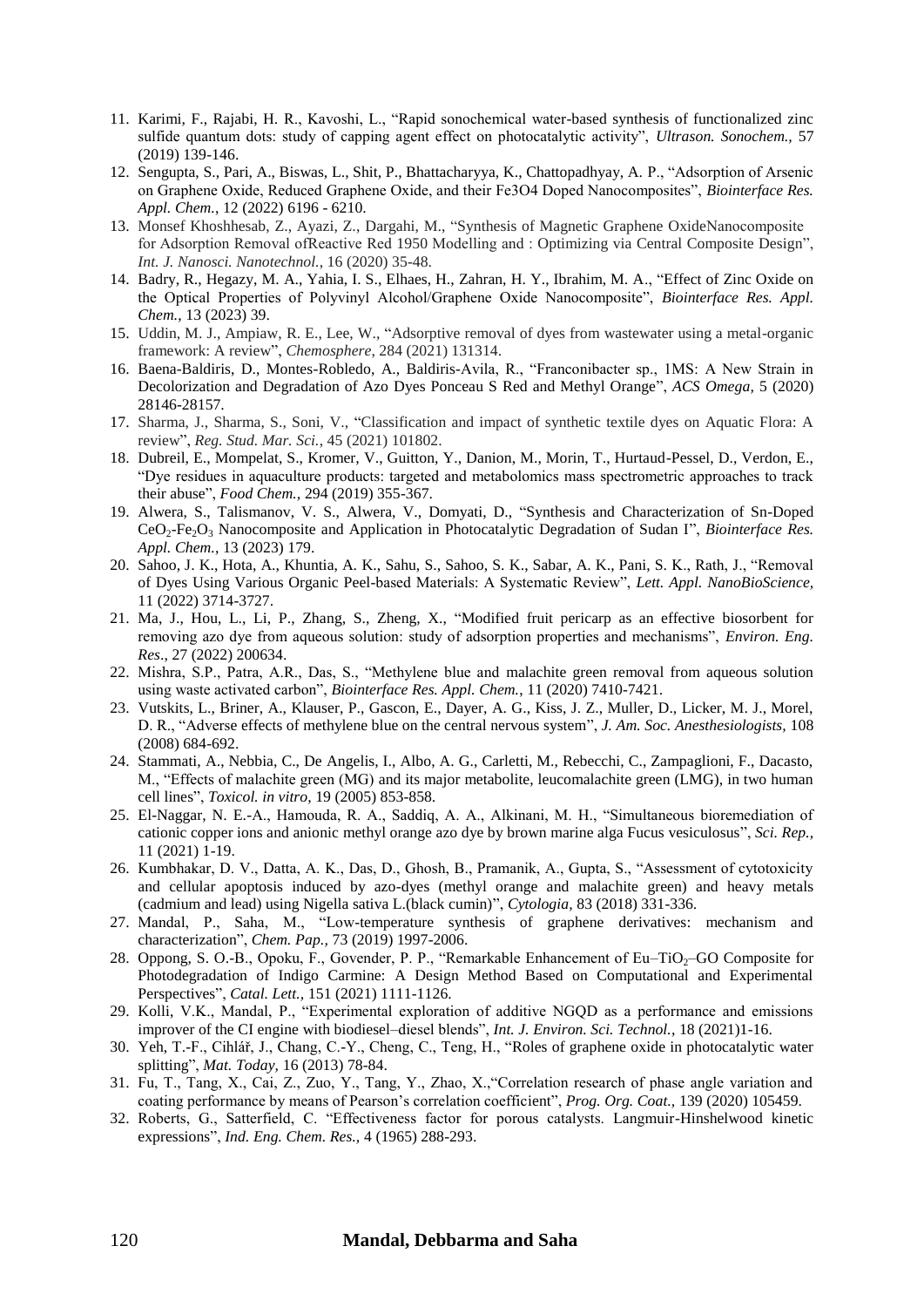- 33. Chen, H., Liu, T., Meng, Y., Cheng, Y., Lu, J., Wang, H., "Novel graphene oxide/aminated lignin aerogels for enhanced adsorption of malachite green in wastewater", *Colloids Surf. A Physicochem. Eng. Asp.,* 603 (2020) 125281.
- 34. Gautam, D., Hooda, S., "Magnetic Graphene Oxide/Chitin Nanocomposites for Efficient Adsorption of Methylene Blue and Crystal Violet from Aqueous Solutions", *J. Chem. Eng. Data,* 65 (2020) 4052-4062.
- 35. El-Barbary, G., Ahmed, M.K., El-Desoky, M.M., Al-Enizi, A.M., Alothman, A.A., Alotaibi, A.M., Nafady, A., "Cellulose acetate nanofibers embedded with Ag nanoparticles/CdSe/graphene oxide composite for degradation of methylene blue", *Syn. Met.*, 278 (2021) 116824.
- 36. Qiao, W., Liu, H. "Enhanced decolorization of malachite green by a magnetic graphene oxide-CotA laccase composite", *Int. J. Biol. Macromol.,* 138 (2019) 1-12.
- 37. Ghattavi, S., Nezamzadeh-Ejhieh, A., "GC-MASS detection of methyl orange degradation intermediates by AgBr/g-C3N4: Experimental design, bandgap study, and characterization of the catalyst", *Int. J. Hydrog. Energy,* 45 (2020) 24636-24656.
- 38. Ansorgová, D., Holčapek, M., Jandera, P., "Ion‐pairing high‐performance liquid chromatography‐mass spectrometry of impurities and reduction products of sulphonated azodyes", *J. Sep. Sci.,* 26 (2003) 1017- 1027.
- 39. Li, W., Li, D., Lin, Y., Wang, P., Chen, W., Fu, X., Shao, Y., "Evidence for the active species involved in the photodegradation process of methyl orange on TiO<sub>2</sub>", *J. Phys. Chem. C*, 116 (2012) 3552-3560.
- 40. Xu, Y.-H., Liang, D.-H., Liu, D.-Z., "Preparation and characterization of Cu2O–TiO2: efficient photocatalytic degradation of methylene blue", *Mater. Res. Bull.,* 43 (2008) 3474-3482.
- 41. Alam, U., Khan, A., Ali, D., Bahnemann, D., Muneer, M., "Comparative photocatalytic activity of sol–gel derived rare earth metal (La, Nd, Sm and Dy)-doped ZnO photocatalysts for degradation of dyes", *RSC Adv.,* 8 (2018) 17582-17594.
- 42. Chaudhary, R. P., Pawar, P. B., Vaibhav, K., Saxena, S., Shukla, S., "Quantification of adsorption of azo dye molecules on graphene oxide using optical spectroscopy", *JOM,* 69 (2017) 236-240.
- 43. Aboamera, N. M., Mohamed, A., Salama, A., Osman, T., Khattab, A., "An effective removal of organic dyes using surface functionalized cellulose acetate/graphene oxide composite nanofibers", *Cellulose,* 25 (2018) 4155-4166.
- 44. Gong, J., Gao, X., Li, M., Nie, Q., Pan, W., Liu, R., "Dye adsorption on electrochemical exfoliated graphene oxide nanosheets: pH influence, kinetics and equilibrium in aqueous solution", *Int. J. Environ. Sci. Technol.,*  14 (2017) 305-314.
- 45. Nas, M. S., Calimli, M. H., Burhan, H., Yılmaz, M., Mustafov, S. D., Sen, F., "Synthesis, characterization, kinetics and adsorption properties of Pt-Co@ GO nano-adsorbent for methylene blue removal in the aquatic mediums using ultrasonic process systems", *J. Mol. Liq.,* 296 (2019) 112100.
- 46. Ju, Y., Yang, S., Ding, Y., Sun, C., Zhang, A., Wang, L., "Microwave-assisted rapid photocatalytic degradation of malachite green in TiO2 suspensions: mechanism and pathways", *J. Phys. Chem. A,* 112 (2008) 11172-11177.
- 47. Ray, S. K., Dhakal, D., Lee, S. W., "Insight Into Malachite Green Degradation, Mechanism and Pathways by Morphology‐Tuned α‐NiMoO4 Photocatalyst", *Photochem. Photobiol.,* 94 (2018) 552-563.
- 48. Ju, Y., Yang, S., Ding, Y., Sun, C., Gu, C., He, Z., Qin, C., He, H., Xu, B., "Microwave-enhanced H2O2 based process for treating aqueous malachite green solutions: intermediates and degradation mechanism", *J. Hazard. Mater.,* 171 (2009) 123-132.
- 49. Pérez-Estrada, L., Agüera, A., Hernando, M., Malato, S., Fernández-Alba, A., "Photodegradation of malachite green under natural sunlight irradiation: kinetic and toxicity of the transformation products", *Chemosphere,* 70 (2008) 2068-2075.
- 50. Krishnan, S., Shriwastav, A., "Application of TiO<sub>2</sub> nanoparticles sensitized with natural chlorophyll pigments as catalyst for visible light photocatalytic degradation of methylene blue", *J. Environ. Chem. Eng.,* 9 (2021) 104699.
- 51. Zhao, Y., Zhang, Y., Liu, A., Wei, Z., Liu, S., "Construction of three-dimensional hemin-functionalized graphene hydrogel with high mechanical stability and adsorption capacity for enhancing photodegradation of methylene blue", *ACS Appl. Mater. Interfaces,* 9 (2017) 4006-4014.
- 52. Ghaffari, M., Tan, P. Y., Oruc, M. E., Tan, O. K., Tse, M. S., Shannon, M., "Effect of ball milling on the characteristics of nano structure  $SrFeO<sub>3</sub>$  powder for photocatalytic degradation of methylene blue under visible light irradiation and its reaction kinetics", *Catal. Today,* 161 (2011) 70-77.
- 53. He, Y., Grieser, F., Ashokkumar, M., "The mechanism of sonophotocatalytic degradation of methyl orange and its products in aqueous solutions", *Utrason. Sonochem.,* 18 (2011) 974-980.
- 54. Bilal, M., Rasheed, T., Iqbal, H. M., Hu, H., Wang, W., Zhang, X., "Novel characteristics of horseradish peroxidase immobilized onto the polyvinyl alcohol-alginate beads and its methyl orange degradation potential", *Int. J. Biol. Macromol.,* 105 (2017) 328-335.